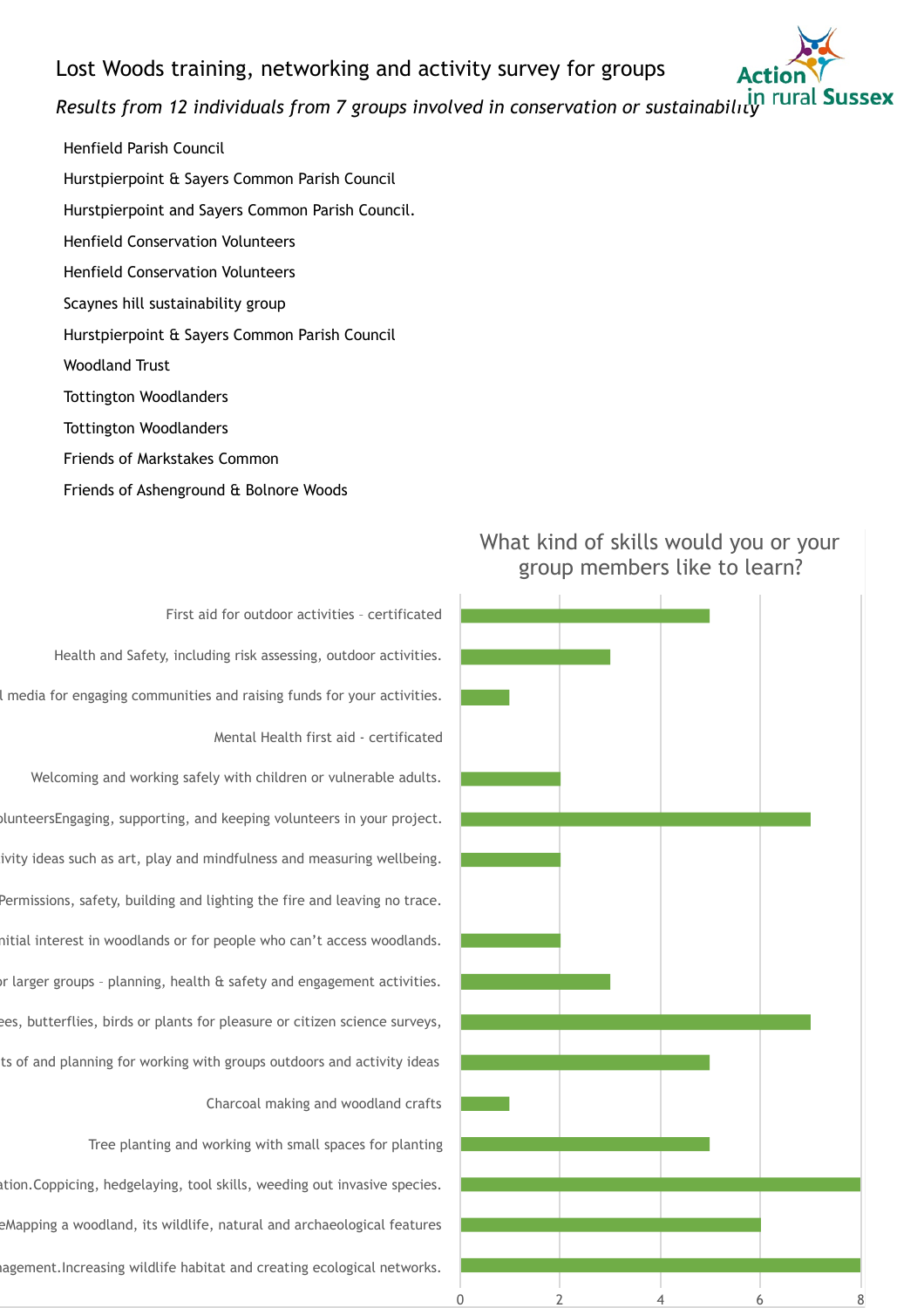Are there any training activities, from the above list, that you are able to offer? *Tottington Woodlanders: Basic woodland management and coppicing*. **Hurstpierpoint and Sayers Common Parish council:** *Depending on other time commitments and location, identifying wildlife walks.*

#### Observations and Analysis

The most popular training is: Basics in woodland management and conservation, identifying flora and fauna, and managing volunteers.



**Please tell us about your ideas for themes for networking events, eg networking in nature** 

*Tree and hedge planting as a climate change reducing activity- several councils might be trying to plant more trees for the carbon reduction plans and we can share ideas?* 

*Organised themed walks, birdwatching events (it's not for me, but I know people love it), tree planting.* 

## *Identification walks*

*It would be good to have an informal event where all of the groups/individuals involved in the Lost Woods Project could meet and discuss shared aims and views.* 

*Small committed groups of volunteers to do working parties on a regular basis making a difference in areas which don't benefit from larger organisations help such as councils*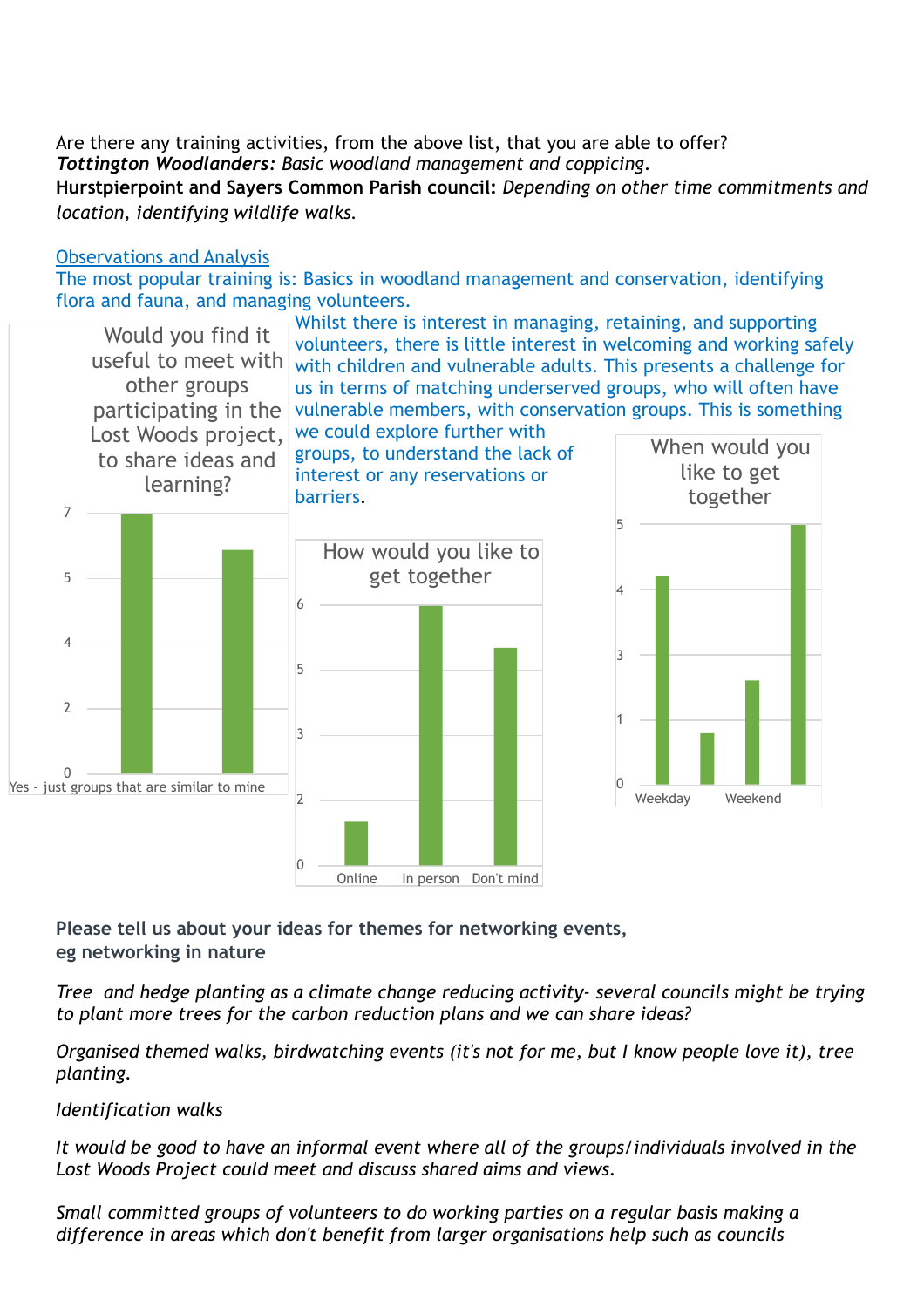#### Observations and Analysis

It is encouraging to see that people want to get together with similar groups and groups involved in woodland activities, people are flexible about how and when this might happen, but there is little appetite for online networking. There are also some good ideas for themes, which shows people are thinking about the potential of networking and the Lost Woods project in general.

## **We aim to establish an interactive web page with a map of the Lost Woods Project area. What would you like to be included?**

Useful documents to download and share E.g: woodland wellbeing activity tool kit, example policies and pro

Training, funding

Advice & guidance E.g: setting up a Friends of woodlands group, planning events and visits to your woodland, including health and safety,

List and map of community groups who maintain, manage or campaign for woodland or green spaces, including

List and

#### Observations and Analysis

Almost all respondents would like an interactive webpage with useful documents to download, training, funding and tool share opportunities and a map showing where other groups are. This supports a desire for networking. There is less interest for advice and guidance re: setting up groups, this is understandable as most respondents are already well established

**We are considering developing a Lost Woods Award to support people's engagement and connection with woodlands. Please tick any of the following that might appeal to you, your clients, volunteers, or members** 

An award to explore and get to know a particular woodland space

An award for encouraging others to come and enjoy the woodland, eg by sharing a photo, story or bringing a friend to an activity.

An award to recognise taking part in citizen science activities, such as butterfly or plant surveys.

An award to recognise taking part in conservation activities such as litter picking, coppicing, removal of invasive species.

An award to recognise identification skills e,g, being able to recognise certain number of trees, plants or animals or bugs.

Certificate of participation in training

None of the above.